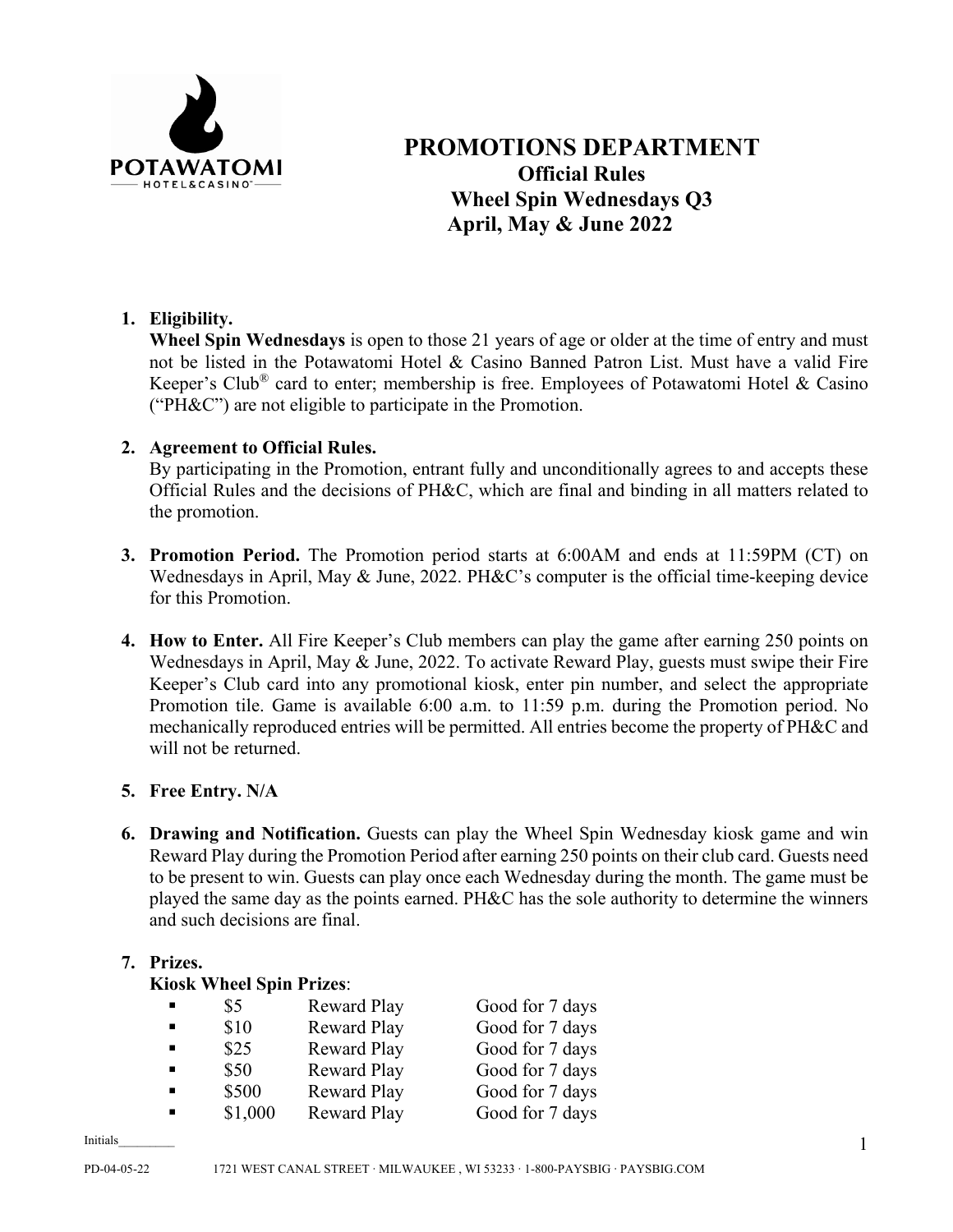**S** \$10,000 Reward Play Good for 7 days

**Please note:** The winners of any and all promotional prizes are responsible for any applicable taxes or fees. All prizes are awarded "As Is." Any costs or repairs become the responsibility of the winners. Items are not redeemable for cash. **W-9 form** must be filled out for any cash/trip/prize over \$50. Winner must present a valid ID and Fire Keeper's Club card to claim prize. A valid ID includes any government-issued ID such as a driver's license, passport or state ID card.

# **8. Prize Acceptance/Restrictions.**

Potential winners must comply with all terms and conditions of these Official Rules. Winning is contingent upon fulfilling all requirements. The winners may be required to provide valid picture identification and a Fire Keeper's Club card to claim prize. Prizes are not transferrable or assignable. No substitution allowed except by PH&C, who may substitute a prize of equal or greater value if advertised prizes become unavailable. If any potential winner cannot be contacted, or fails to sign the required documents within the required time period, s/he forfeits prize.

# **9. Release, Publicity, Use of Personal Information.**

Winners may be asked to allow use of his/her name and likeness for promotions/advertising purposes and announcements. If granted, an additional waiver, or Photo Release, will be filled out.

# **10. General Conditions.**

In the event that the operation, security, or administration of the Promotion is impaired in any way for any reason, including, but not limited to, fraud, technical failures, regularly scheduled maintenance, virus or other technical problem, PH&C may, in its sole discretion, either: (a) suspend the Promotion to address the impairment and then resume the Promotion in a manner that best conforms to the spirit of these Official Rules; or (b) cancel the Promotion and award the prizes in a random drawing from among all eligible entries received up to the time of impairment. PH&C reserves the right in its sole discretion to disqualify any individual it finds to be tampering with the entry process or the operation of the Promotion or to be acting in violation of these Official Rules or any other promotion, or in an unsportsmanlike or disruptive manner. Any attempt by any person to undermine the legitimate operation of the Promotion may be a violation of criminal and civil law, and should an attempt be made, PH&C reserves the right to seek damages from any such person to the fullest extent of the law. PH&C's failure to enforce any term of these Official Rules shall not constitute a waiver of that provision.

# **11. Limitations of Liability and Release.**

Entrants agree to release and hold harmless Potawatomi Bingo Casino, Potawatomi Hotel, the Forest County Potawatomi Community, and their respective promotional partners, prize partners, agents, agencies, and the officers, elected officials, directors and employees of each of them ("the Released Parties") from and against any claim or cause of action arising out of participation in the Promotion, or acceptance or use of any prize, including but not limited to: (a) unauthorized human intervention in the Promotion; (b) technical errors related to computers, servers, providers, printers or telephone or network lines; (c) printing errors; (d) errors in the administration of the Promotion or the processing of registrations and game plays; (e) late, lost or undeliverable mail; or (f) injury or damage to persons or property which may be caused, directly or indirectly, in